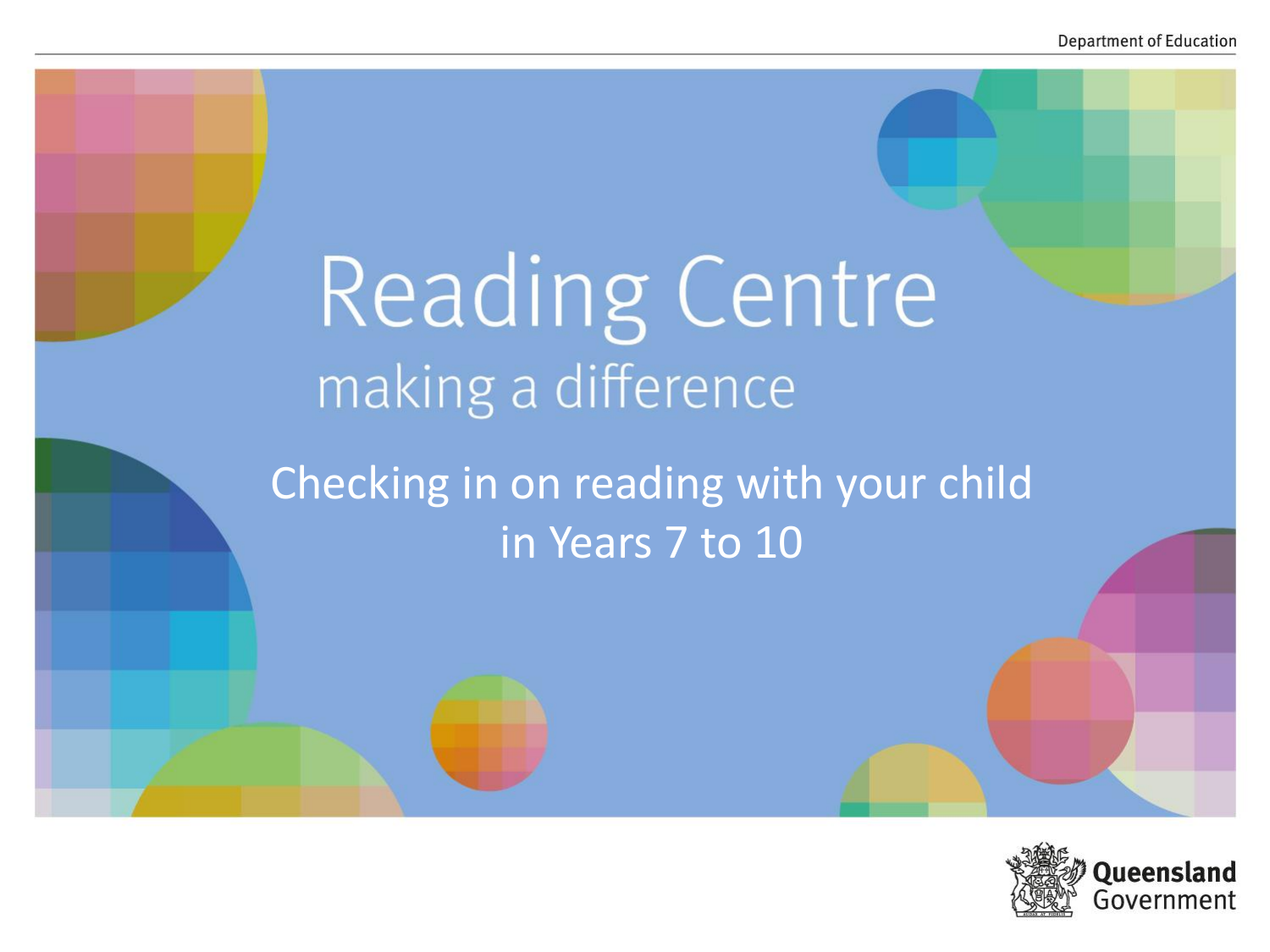#### What is a text?

A text is a means of communication that can be:

- written
- spoken
- multi-modal (uses more than one way of communicating such as pictures, words and sound)
- in print
- digital/online.

Texts change depending on for whom they are created and the purpose they serve. They can be read, viewed and/or listened to.

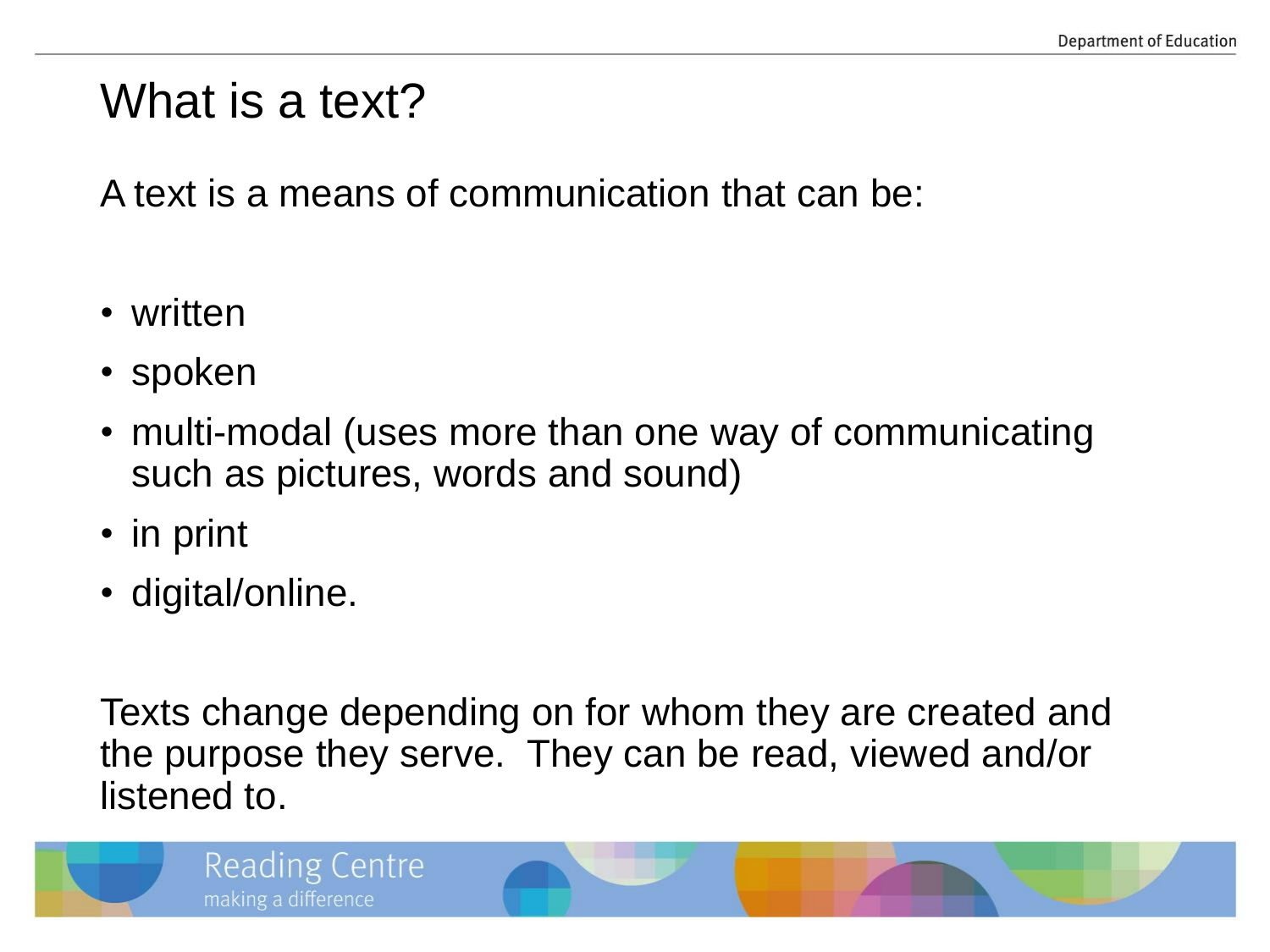## Understanding text

**Reading Centre** 

making a difference

There are **three** ways of making meaning from reading or viewing a text.

- 1. Literal meaning is made from information that is directly written, pictured or spoken in a text. For example, 'What does the text actually say?'
- 2. Inferential meaning is what the reader assumes based on what the text suggests and what the reader already knows. For example, 'What did the author mean by…?'
- 3. Evaluative meaning includes the opinions and judgments that the reader makes about the text, the author and the text topic. For example, 'What is the author's opinion of…?'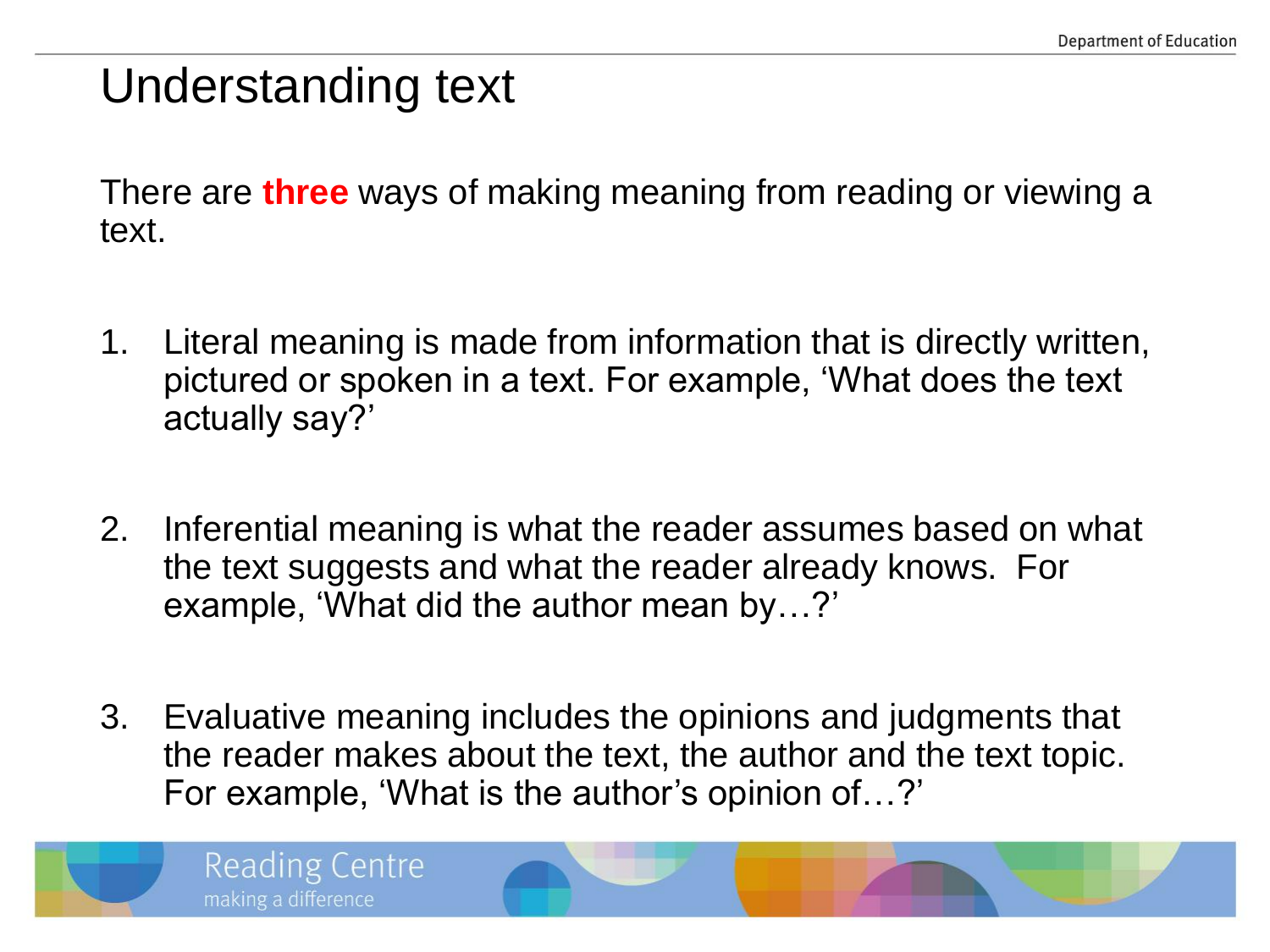# Checking-in on reading with your child

When checking-in about your child's reading and viewing, it may be useful to begin with literal questions and progress to inferential and evaluative ones.

It may also be helpful to ask, 'What information in the text did you use to arrive at your answer?'

There are many ways that children can share, with you, what they have been reading and viewing including:

- a conversation about the text or part of the text
- a summary of the text in words, images, print or in digital format
- what they have learnt and what they would still like to know.

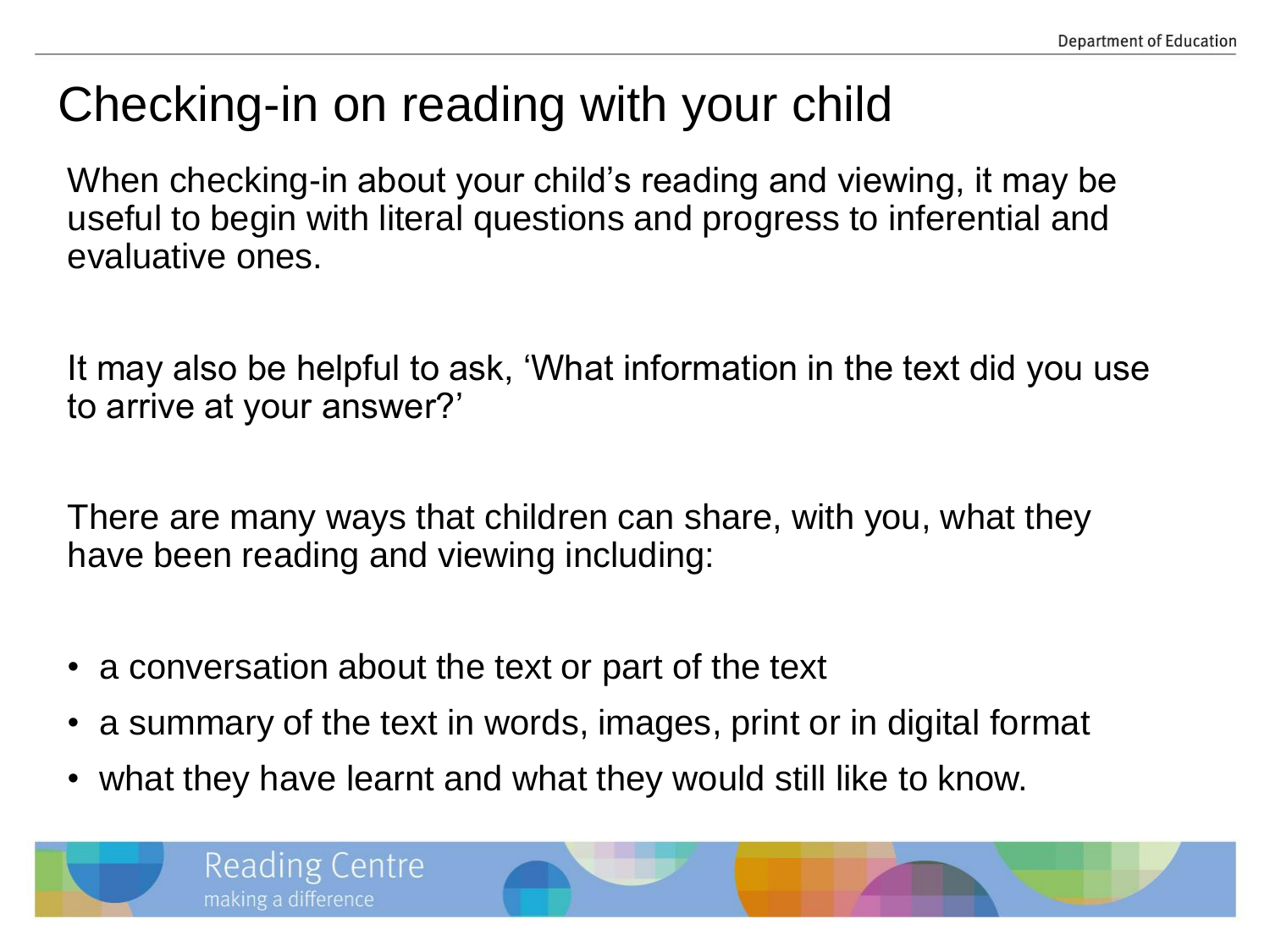# Literal questions

Literal questions, that you could ask your child about a text, focus on:

- key ideas
- general understandings.

Literal questions often begin with:

• where (Where is the text set?)

Reading Centre

making a difference

- who (Who is the text about? Or Who wrote the text?)
- when (When did an event take place?)
- what (What is the topic of the text?)

Literal questions can be answered from information which is directly written, pictured or spoken in one or more places in the text.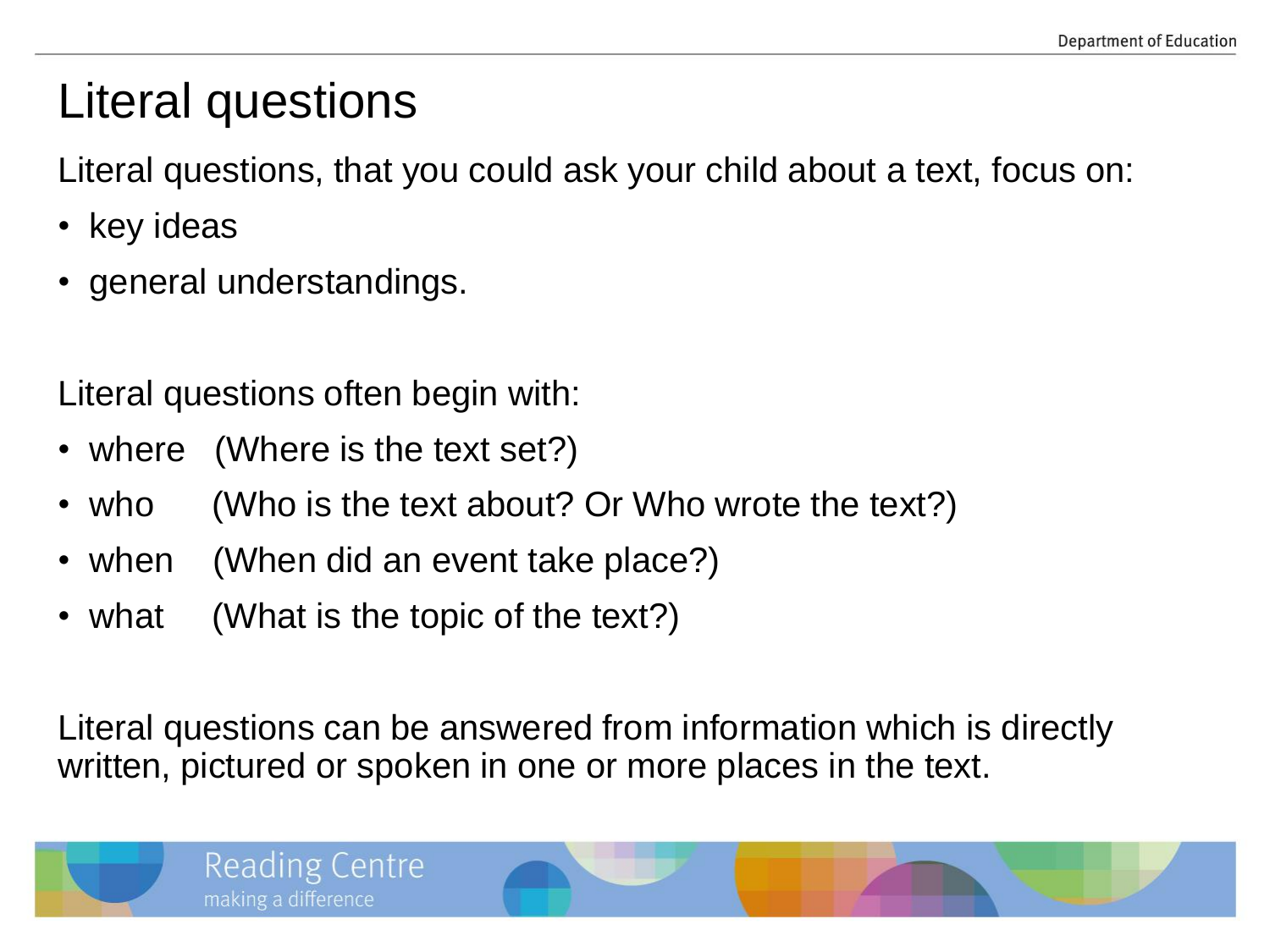### Inferential questions

Inferential questions:

- focus on what is suggested by an author in a text
- are not answered by what is directly written, pictured or stated in the text
- invite the reader to use what is suggested by the author in the text plus what the reader already knows, to develop an answer.



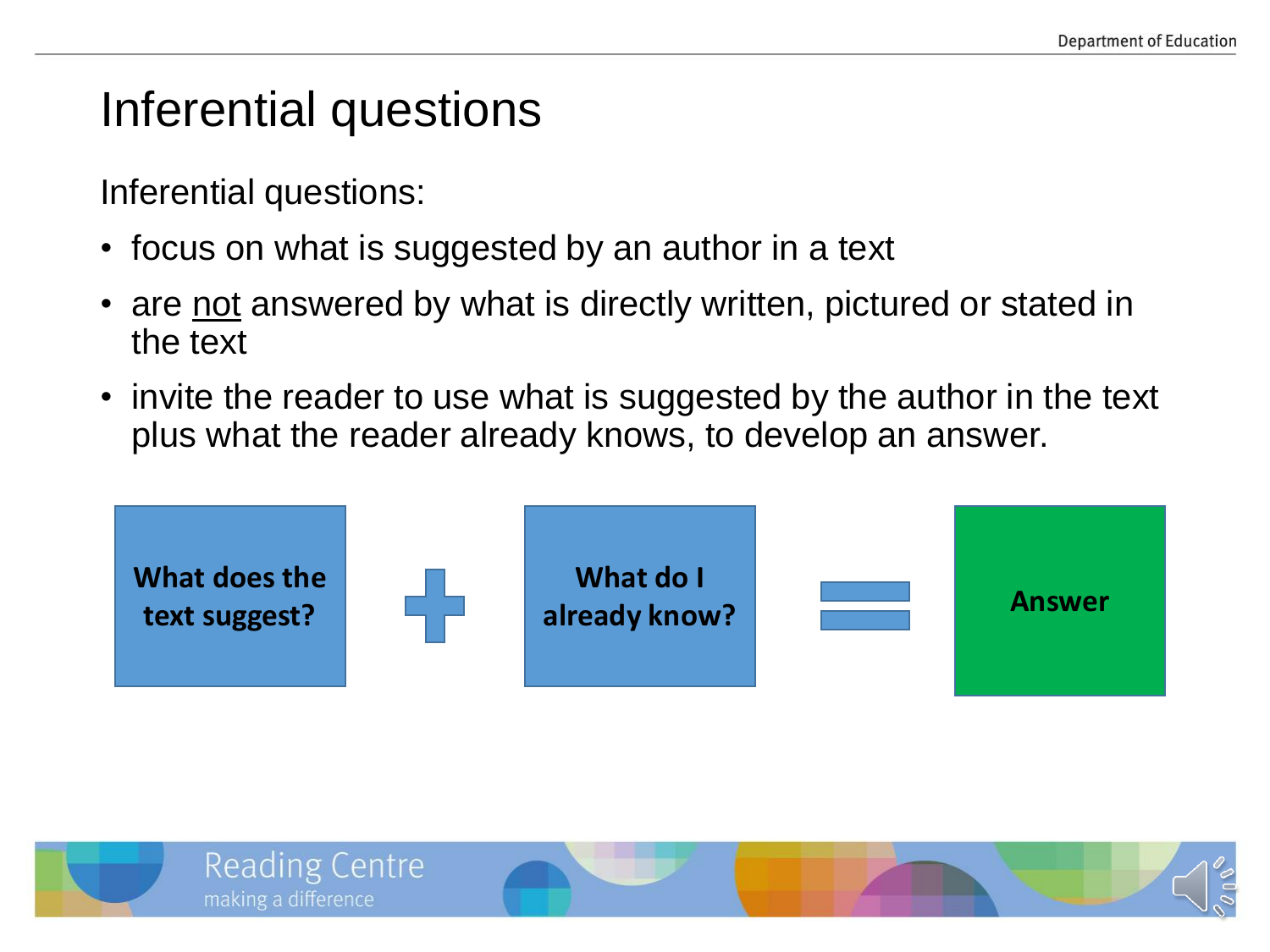## Inferential questions

Inferential questions that you could ask your child about their reading and viewing include:

- What does the author feel and think about...?
- What does the author mean by...?
- If the author wrote a sequel to the text, what do you think it would be about and why?
- If it is not directly stated, what is the main idea in the text?

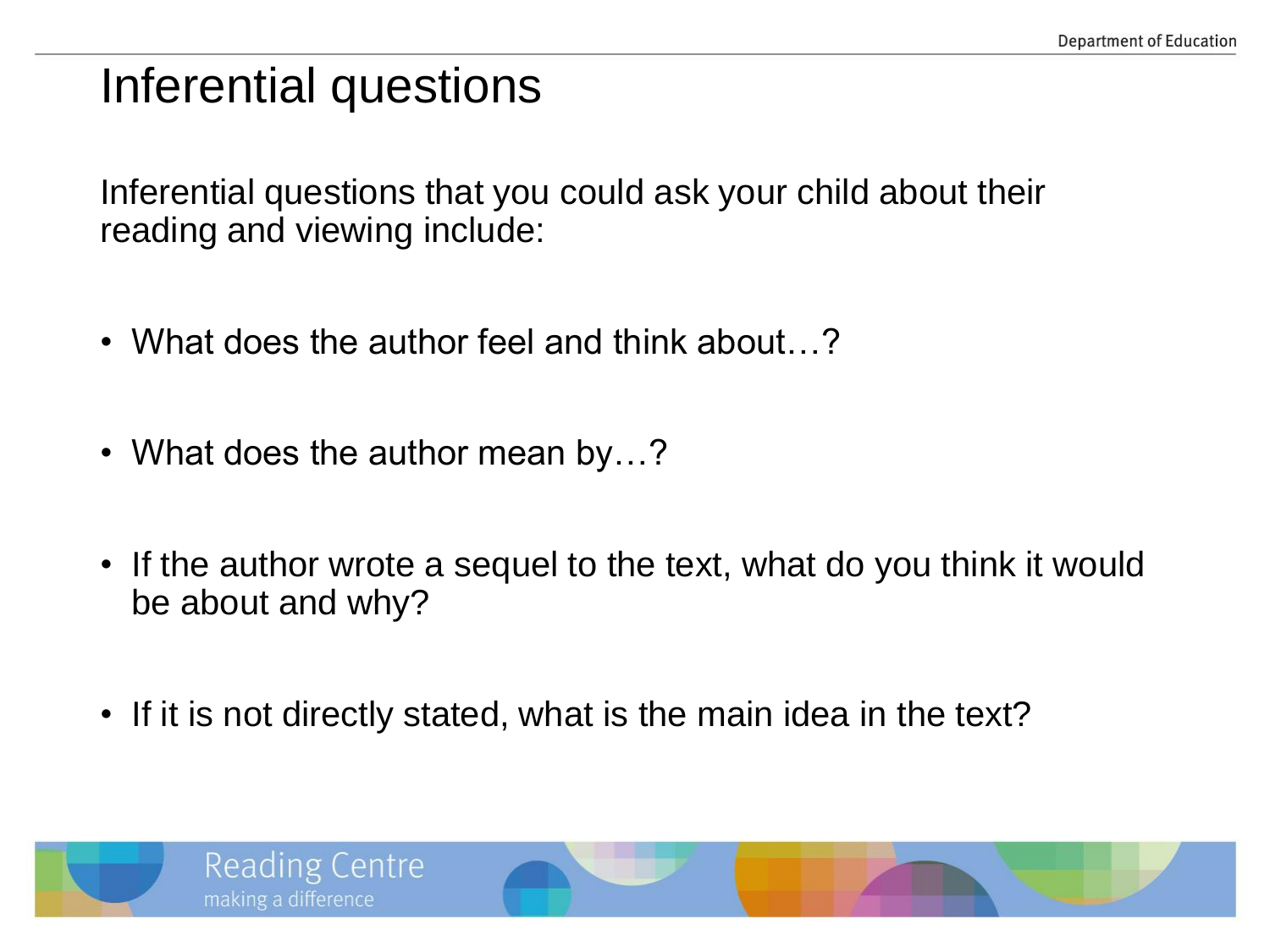### Evaluative questions

Evaluative questions focus on the opinions of the author and reader.

Some evaluative questions that you might ask your child about what they have read or viewed include:

- What does the author want you to feel, think or do about...?
- Do you agree with the author's point of view on…?
- Do you believe that the author is biased?
- What is the author not telling you in the text and why?